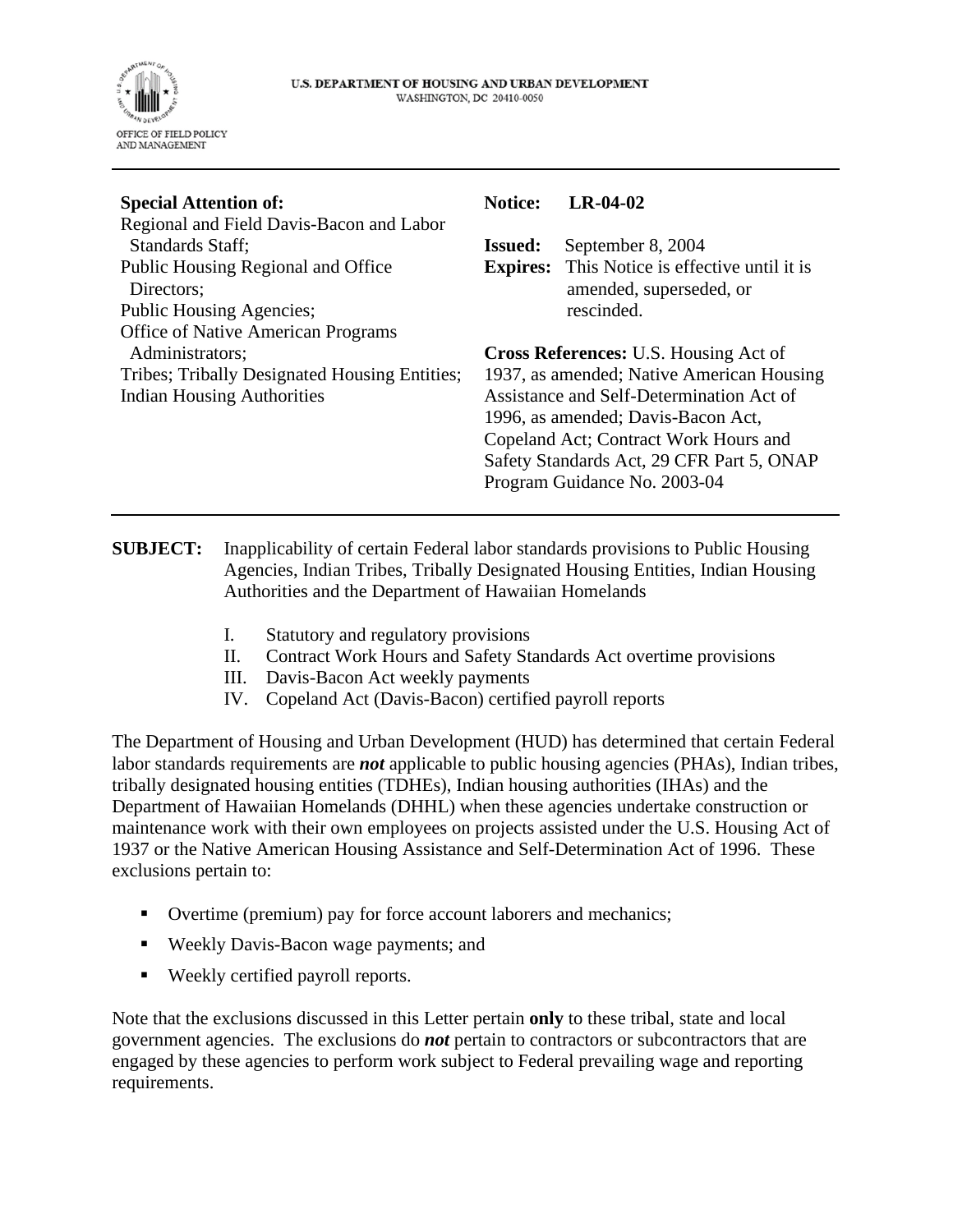This guidance is provided with the cooperation and advice of the HUD Offices of Public and Indian Housing, Native American Programs and General Counsel, and the Department of Labor (DOL).

## **I. STATUTORY AND REGULATORY PROVISIONS**

HUD provides assistance to PHAs, TDHEs, IHAs, and the DHHL through programs authorized under the U.S. Housing Act of 1937 (USHA) and the Native American Housing Assistance and Self-determination Act of 1996 (NAHASDA), as amended. These programs are subject to labor standards provisions requiring the payment of Federal prevailing wage rates as determined by the Department of Labor (DOL) pursuant to the Davis-Bacon Act (for work defined as development), and as determined or adopted by HUD (for work defined as operations).<sup>1</sup> Additionally, the provisions of the Contract Work Hours and Safety Standards Act (CWHSSA) may be applicable to development or operations work, and the provisions of the Copeland Act may be applicable to development work undertaken pursuant to these programs.

The USHA and NAHASDA identify the covered classes of workers for prevailing wage purposes as "all laborers and mechanics". However, CWHSSA overtime provisions and Copeland Act reporting requirements concern wages paid to laborers and mechanics employed by *contractors or subcontractors.* 

DOL regulations implementing the Davis-Bacon and Related Acts, CWHSSA and Copeland Act requirements maintain that a state or local government is not regarded as a contractor where covered work is performed by its own employees ( $aka$  force account).<sup>2</sup> In consultation with DOL, HUD has concluded that PHAs, tribes, TDHEs/IHAs and the DHHL are agencies that are considered among the excluded units of a state or local government (including a tribal government). This exclusion means that certain labor standards provisions that are specifically applicable to laborers and mechanics employed by contractors and subcontractors are *not* applicable to laborers and mechanics employed by PHAs, tribes, TDHEs/IHAs and the DHHL when these agencies perform work that is subject to labor standards under the USHA or NAHASDA.<sup>3</sup> The specific exclusions are discussed in the following paragraphs.

## **II. CONTRACT WORK HOURS AND SAFETY STANDARDS ACT OVERTIME PROVISIONS**

The provisions of the CWHSSA are applicable to operations and development work performed under the USHA and NAHASDA. CWHSSA contains a provision requiring premium (time and

<sup>&</sup>lt;sup>1</sup> See USHA Section 12(a); and NAHASDA Sections 104(b) and 805(b). However, under the NAHASDA Indian Housing Block Grant Program, the requirements for payment of Davis-Bacon and HUD-determined prevailing rates do not apply to any contract or agreement for assistance, sale, or lease that is covered by a tribal law or regulation requiring payment of not less than prevailing wages, as determined by the Indian tribe. See NAHASDA Section 104(b)(3) and ONAP Program Guidance No. 2003-04. This Letter applies where there is no such tribal law or regulation.

 $2$  See 29 CFR Part 5, Section 5.2(h).

<sup>&</sup>lt;sup>3</sup> Note that the USHA and NAHASDA make no distinction between laborers and mechanics employed by contractors and subcontractors and force account employees in relation to the workers entitled to prevailing wages. Therefore, force account employees are likewise entitled to receive no less than the wages determined.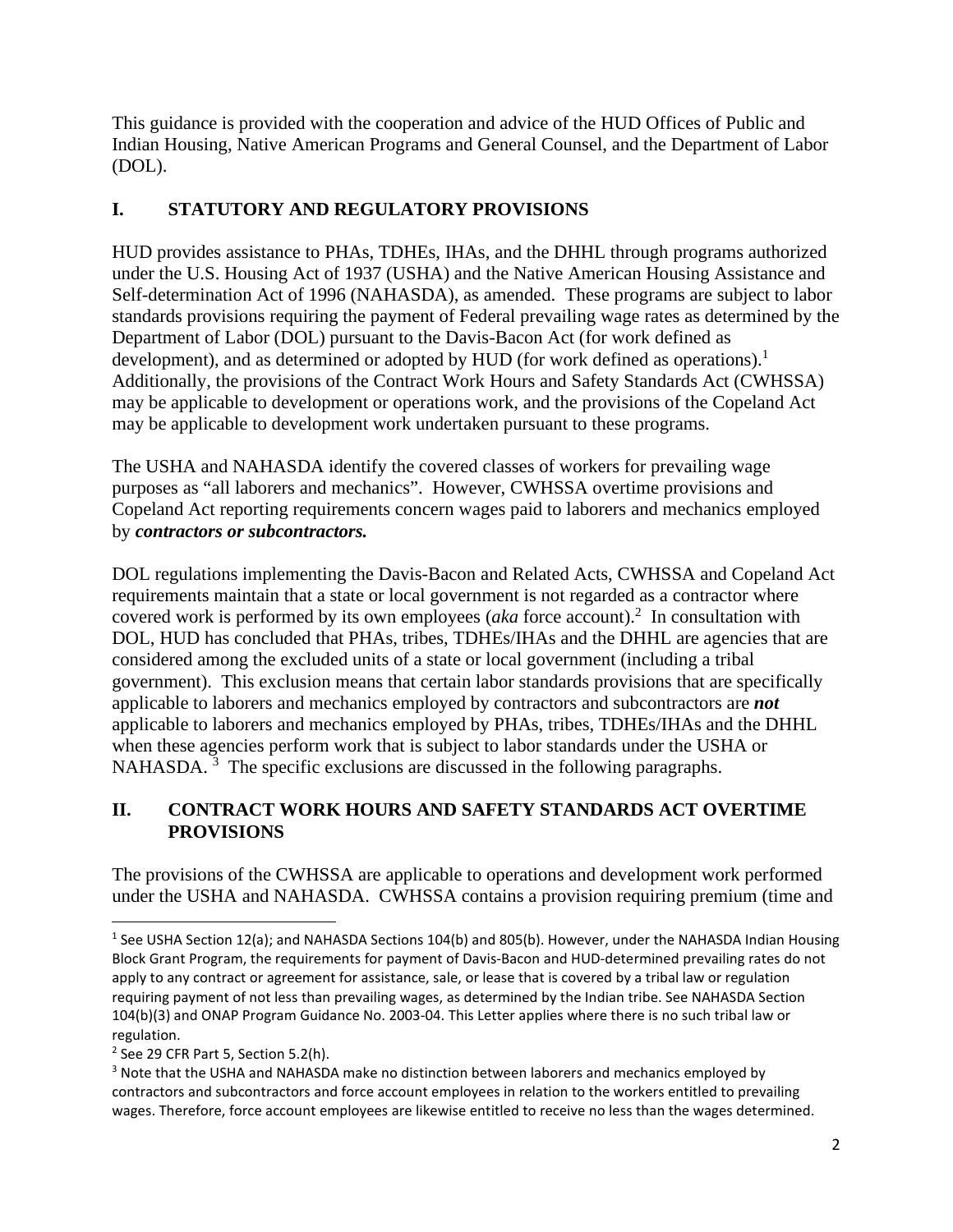one-half) pay for overtime hours worked by laborers and mechanics employed by contractors and subcontractors. Since PHAs, tribes, TDHEs/IHAs and the DHHL are not regarded as contractors, CWHSSA overtime provisions are not applicable to these agencies and their force account employees.

Accordingly, PHAs, tribes, TDHEs/IHAs and the DHHL may offer force account employees compensatory time in lieu of premium pay for overtime hours that may be performed on operations or development work. Note that force account employees may be otherwise subject to the overtime provisions of the Fair Labor Standards Act (FLSA). Compensatory time may be offered to FLSA-covered force account employees to the extent permitted under the FLSA. Such agencies should consult with the DOL concerning the extent to which force account employees may be covered by FLSA overtime provisions.

Note that CWHSSA overtime wage payment requirements remain applicable to contractors and subcontractors engaged in operations or development work (where the amount of the prime contract is in excess of \$100,000).

## **III. DAVIS-BACON ACT WEEKLY WAGE PAYMENTS**

DOL regulations implementing Davis-Bacon and Related Act (DBRA) prevailing wage requirements mandate that contractors and subcontractors pay all laborers and mechanics (employed on the DBRA-covered work) not less often than once a week.<sup>4</sup> The USHA and NAHASDA require the payment of Davis-Bacon wage rates to all laborers and mechanics engaged in development work. However, neither the USHA nor NAHASDA requires *weekly* payment of DBRA wages. Since PHAs, tribes, TDHEs/IHAs and the DHHL are not regarded as contractors for the purposes of these regulations, HUD, in consultation with DOL, has concluded that the requirement to make wage payments not less often than weekly is **not** applicable to PHAs, tribes, TDHEs/IHAs and the DHHL. These agencies may make prevailing wage payments to force account laborers and mechanics with such frequency (e.g., bi-weekly, semimonthly, etc.) as may be permitted under other governing Federal, tribal, state or local requirements.

Note, again, that the DBRA weekly wage payment requirement remains applicable to contractors and subcontractors engaged in development work.

## **IV. COPELAND ACT (DAVIS-BACON CERTIFIED PAYROLL REPORTS**

The Copeland Act and corresponding DOL regulations require that contractors and subcontractors engaged in construction work covered by the DBRA certify and submit weekly payroll reports regarding the payment of DBRA prevailing wages.<sup>5</sup> HUD, in consultation with DOL, has concluded that in relation to force account employees, PHAs, tribes, TDHEs/IHAs and the DHHL are not covered by the payroll certification and submission requirements imposed on contractors and subcontractors. However, such agencies are required to maintain, for not less than three (3) years following completion of the covered work, records demonstrating

<sup>4</sup> See 29 CFR Part 5, Section 5.5(a)(1)(i).

 $<sup>5</sup>$  See 29 CFR Part 3, Section 3.3(b).</sup>